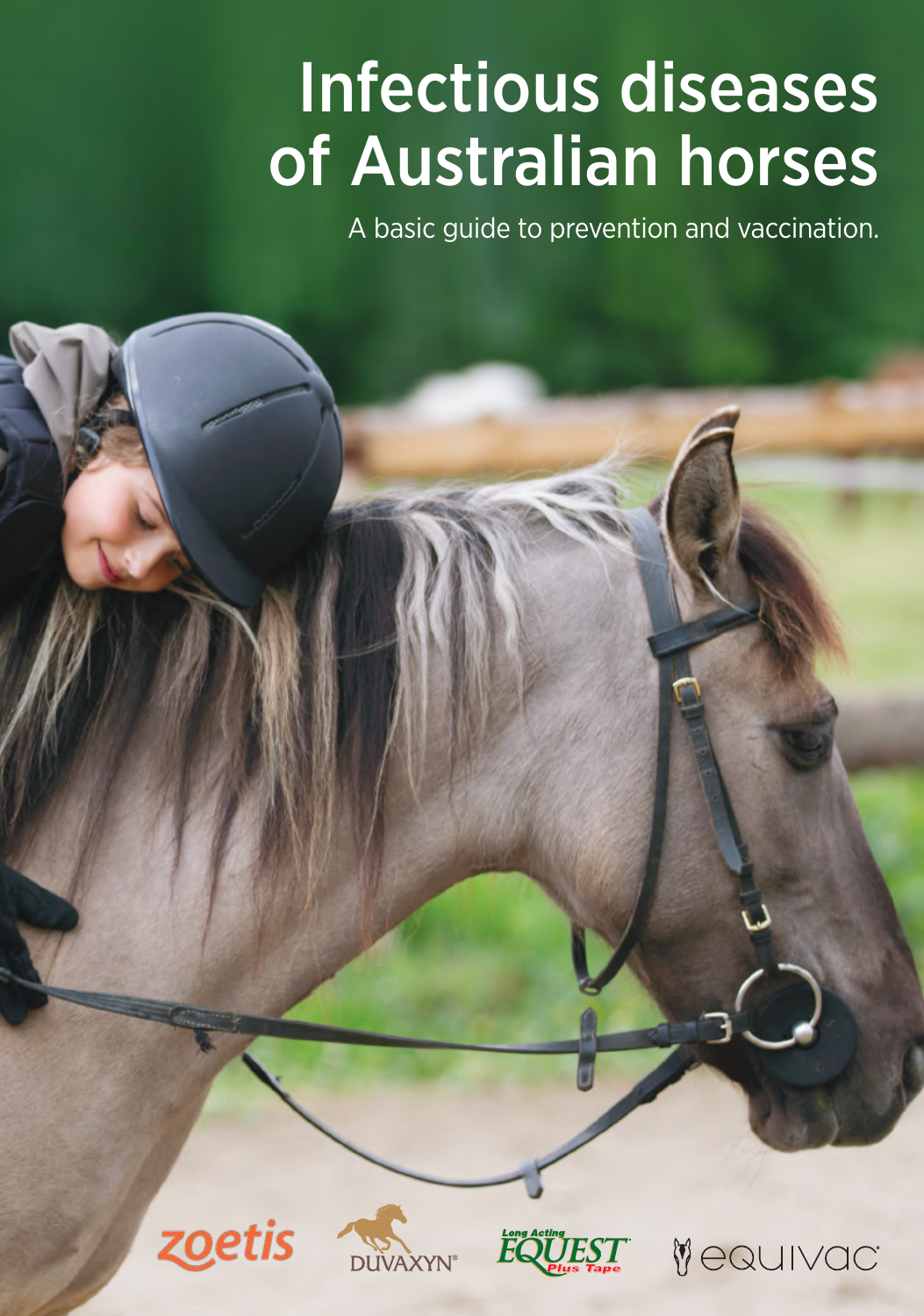

Tetanus vaccines: Equivac<sup>®</sup> T or Equivac<sup>®</sup> 2in1

Primary course: 2 doses 4 weeks apart from 3 months of age or older

All adult horses: Annual boosters

Pregnant mares: Booster 1 month prior to foaling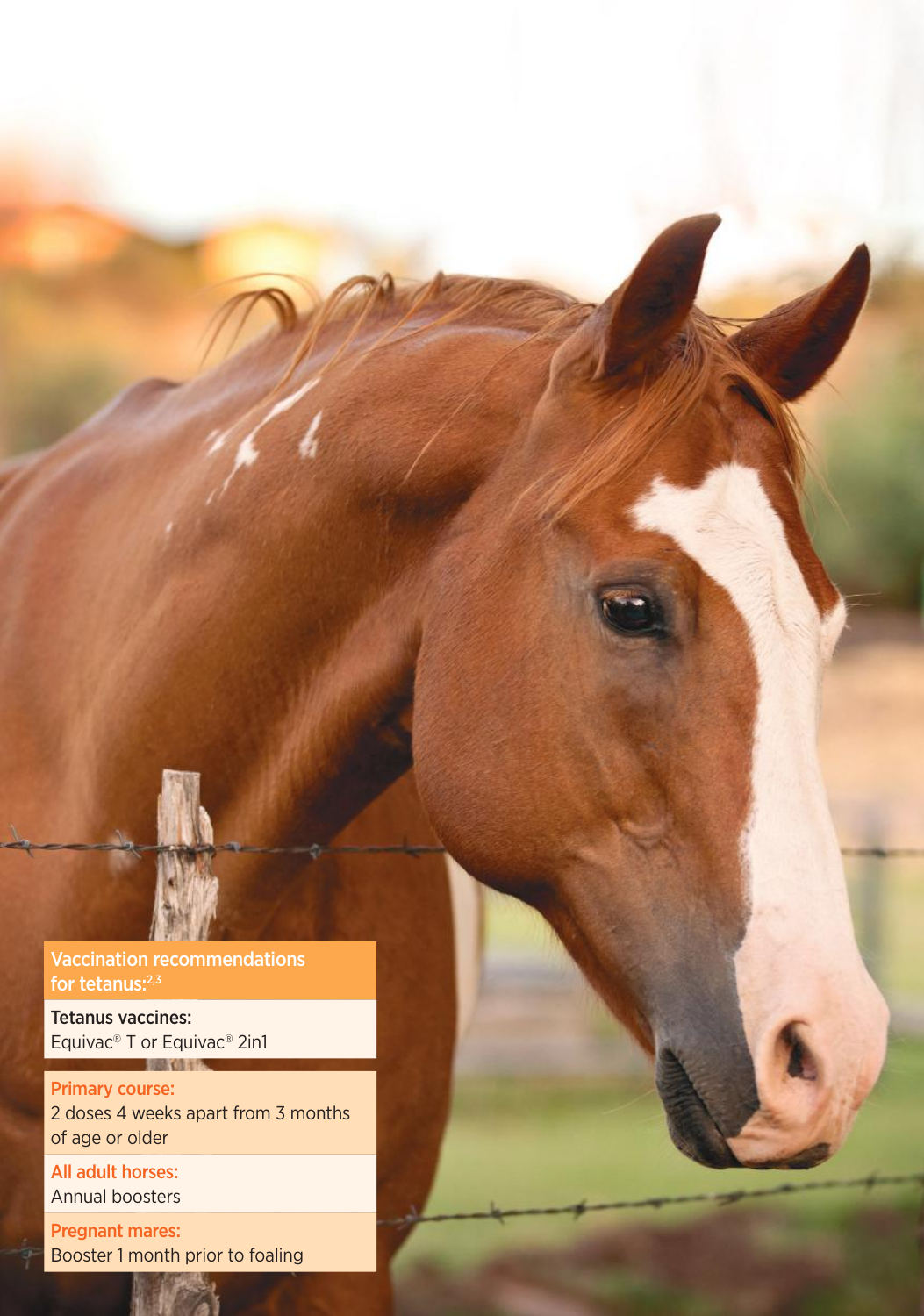# Infectious diseases can kill: why take the risk?

When it comes to avoiding deadly and devastating diseases in our horses, being well informed and proactive goes a long way. Here's what you need to know about some common infections that could affect your horse.

## **Tetanus**

Tetanus is an often-fatal bacterial disease that causes distressing clinical signs. A bacterial toxin attacks the horse's central nervous system, causing muscles of the body to spasm uncontrollably. In most cases, unless treated early, the horse will have convulsions and respiratory failure, followed by death.<sup>1</sup>

The risk of tetanus is widespread because the organism that causes it, *Clostridium tetani*, lives in soil and manure and enters the body through wounds. Although tetanus is not passed from horse to horse directly, horses are particularly at risk because of their environment and their tendency to injure themselves.<sup>1</sup>

# **B** FAST FACT:

Up to 8o% of horses that get tetanus will die or have to be euthanised.1

Vaccination is the most effective way of avoiding Tetanus. A cost-effective vaccine choice is Equivac 2in1, which not only vaccinates against tetanus but also against strangles.

Ensure your mares are well-vaccinated before having a foal: Colostrum from a vaccinated mare will be rich in antibodies that offer temporary protection to the foal.<sup>2</sup>

As well as Equivac 2in1, there are several other products available against tetanus, depending on your horse's circumstances. For instance, Equivac TAT is used for immediate short-term protection and treatment, and Equivac T vaccine can be used for long-term immunisation. Your horse can receive both immediate and long-lasting protection with simultaneous injections of both Equivac TAT and Equivac T.2

As tetanus is found in the environment, it is recommended that all horses be vaccinated against this disease every year.<sup>3</sup>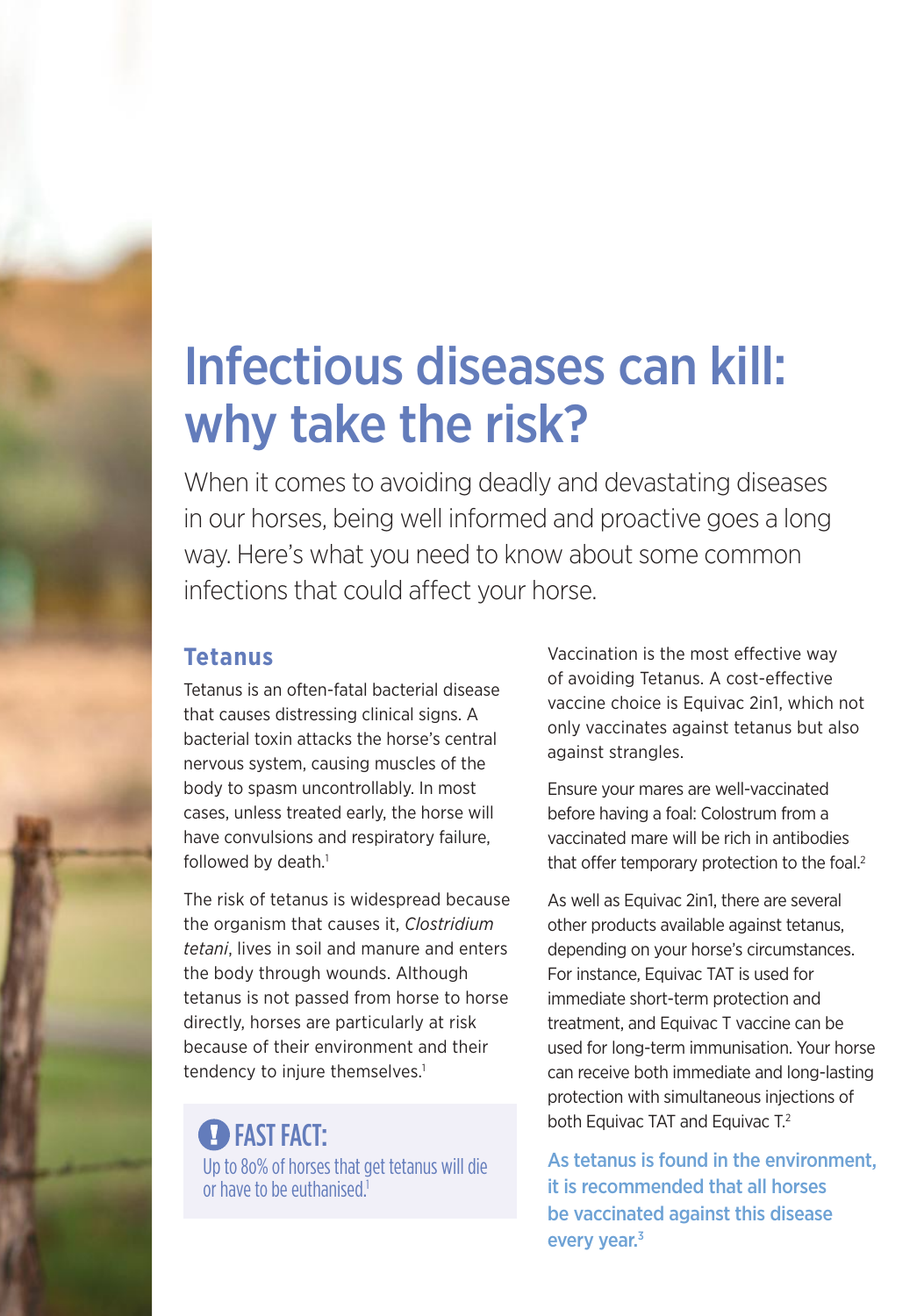

### **Strangles**

Strangles is a respiratory disease of horses caused by the bacterium *Streptococcus equi subspecies equi*. Although most horses recover from clinical signs such as "snotty' nasal discharge, fever and labored breathing (due to enlarged lymph nodes), strangles is highly debilitating and may be fatal: your horse may suffer for days or months, and because it's so contagious, horses have to be isolated for at least 6 weeks.<sup>4,5</sup>

Due to the highly infectious nature of strangles, any horse that travels to compete, or mixes with other horses should be vaccinated twice per year.<sup>3</sup>

## **EXAMPLE FACT:**

Some horses can show no outward signs of strangles, yet they can still carry the infection and spread it to other horses.<sup>5</sup>

Strangles can rapidly spread either via horse to horse contact, or indirectly via contaminated water and feed containers, stalls, pastures, people or tack.<sup>4</sup>

Another problem is that the strangles bacterium can survive in the environment for weeks or possibly months, providing an ongoing risk.4

Good hygiene can minimise the risk of spread between horses and of course, vaccination is recommended to help protect your horse against this potentially devastating infection.5

### **Equine herpes virus**

Equine herpes virus (EHV) is found in horse populations worldwide.There are many different strains of the virus, including EHV-1 and EHV-4. EHV-1 can cause respiratory diseases, especially in young horses, neurological diseases, and abortion. EHV-4 causes respiratory disease and may cause abortion in some mares.7

The risk of abortion means that all pregnant mares and horses in contact with pregnant mares should be vaccinated against EHV.8

EHV can be spread by the following:<sup>9</sup>

- Aerosols, fluids or foetal matter from aborted mares
- Young horses with 'colds'
- Clinically healthy carrier horses
- Pasture, feed bins, water troughs, halters, rugs, bedding, floats and staff clothing that have been in contact with affected horses

Over an infected horse's lifetime, the virus can reactivate and cause a recurrence of clinical signs as well be a source of infection for new outbreaks.<sup>9</sup>

If your horse has been diagnosed with herpes virus, ensure it is isolated for about 28 days, or as long as your vet recommends.<sup>7</sup>

Again, good hygiene practices can minimise the risk of equine herpes virus affecting your horse, and vaccination is recommended.<sup>7,8</sup>

# **EXAMPLE FACT:**

A horse can transmit the herpes virus to other horses, even after it has recovered from its own illness<sup>7</sup>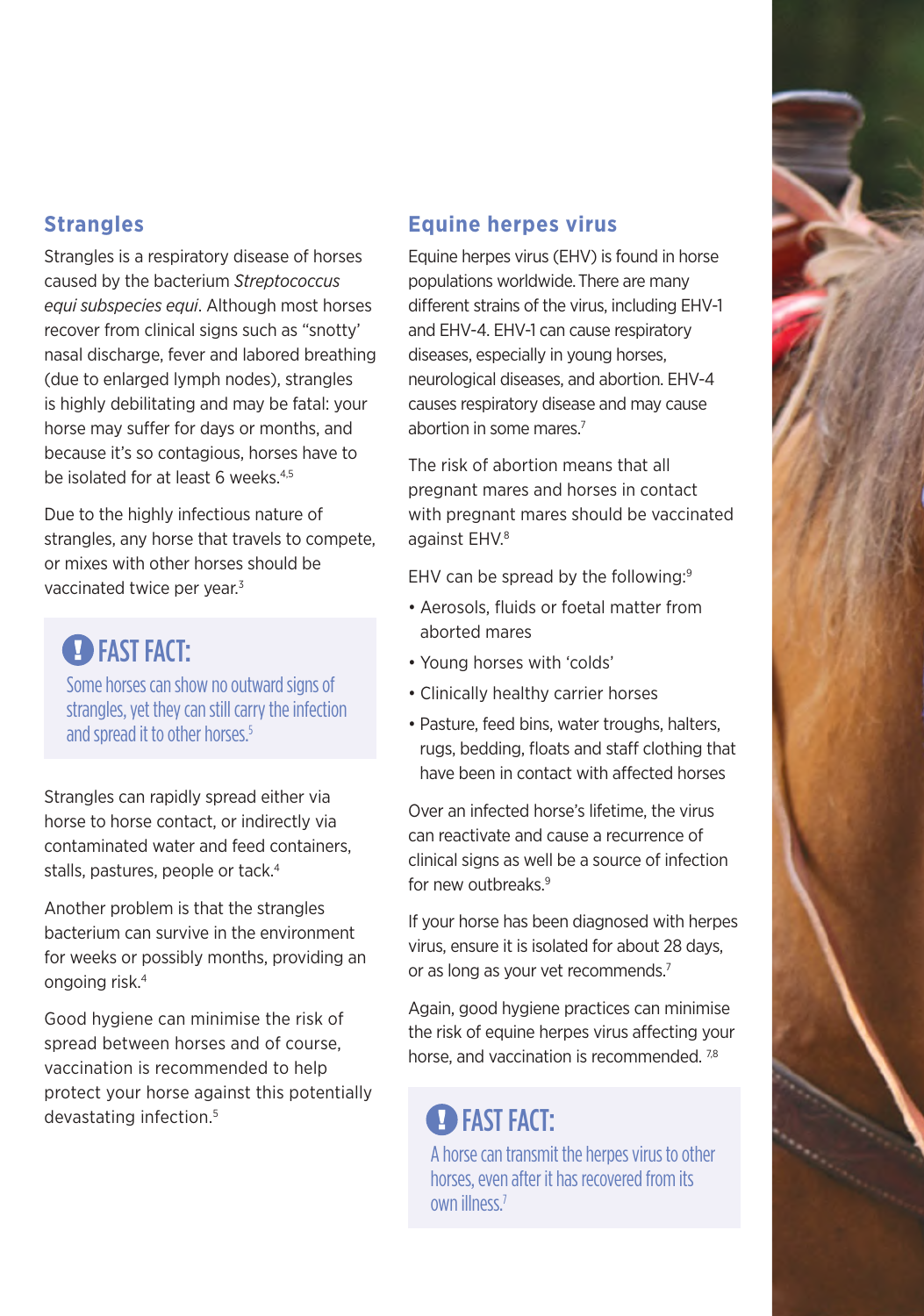Vaccination recommendations for strangles and EHV:<sup>3,6</sup>

Strangles vaccines: Equivac® 2in1 or Equivac<sup>®</sup> S EHV vaccine: Duvaxyn® EHV1,4

#### Primary courses:

Strangles: 3 doses at least 2 weeks apart commencing 3 months of age or older EHV: 2 doses 4 weeks apart commencing 3-5 months of age or older

#### Adult horses:

Strangles: Boosters every 6 months EHV: Boosters every 6 months

#### Pregnant mares:

Strangles: Boosters every 6 months including a booster 4 weeks prior to foaling EHV: Boosters at 5,7 and 9 months of gestation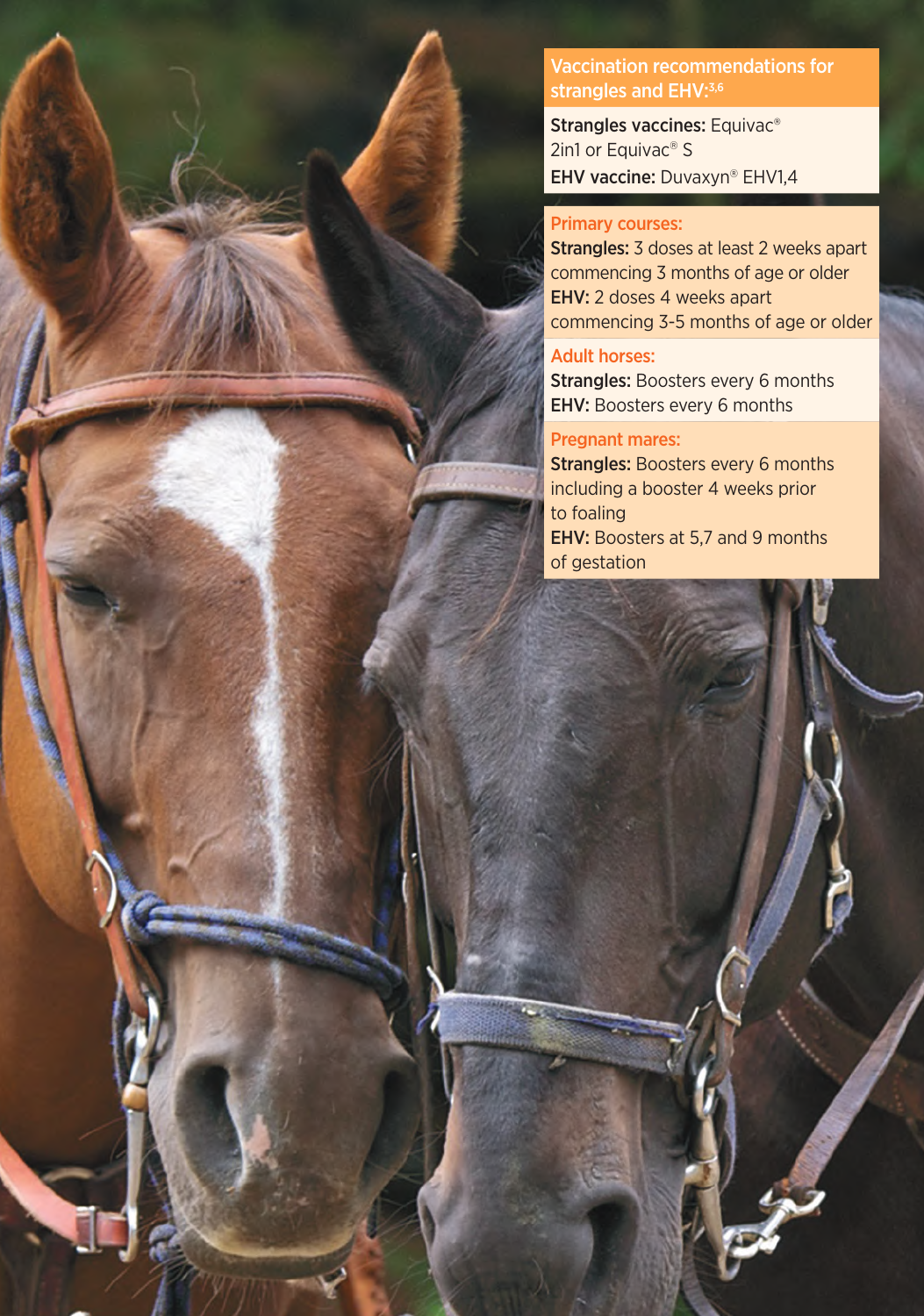### **Hendra virus**

Hendra virus causes a potentially fatal disease. Infection can spread from horse to other horses, humans and dogs. Hendra virus has only been reported in Australia, with infected horses only seen in NSW and  $QI$  D to date  $10,11,12$ 

Fruit bats are the natural hosts of the Hendra virus and the virus is most likely transmitted from fruit bat to horse via the ingestion of bat urine. Hendra virus has an incubation period of up to 16 days and is spread via contact with respiratory secretions or other bodily fluids from an infected horse<sup>12</sup>

### Hendra virus infection has been fatal in >80% of horses and 57% of humans.10

There is no treatment for Hendra virus infection in horses or humans, however humans suspected of being exposed may be offered a preventative monoclonal antibody therapy at the discretion of health authorities.12

The difficultly with the disease, is that the clinical signs are very non specific. A recent review of Hendra cases revealed that the most frequently reported clinical signs are lethargy or depression, temperature, ataxia (unsteady gait) and loss of appetite. This means that Hendra is not easily diagnosed, as the clinical signs appear similar to many other more common equine illnesses.<sup>10</sup> The only way to diagnose Hendra infection is to perform an exclusion test, the results of which may take up to 5 days to come back, depending on location.13

The human, economic, and insurance risks of Hendra infection has meant that many equine vet hospitals in Northern NSW and in QLD have strict policies where they will not admit a sick unvaccinated horse until a negative exclusion test is provided. Sadly, this means that horses may die while waiting for the result<sup>13</sup>

It is therefore recommended that owners of any horse within a Hendra endemic area, or any horse travelling to a Hendra endemic area (NSW and QLD) have a plan in relation to the virus. Such plans should consider the following:

- Which veterinarian they will utilise for an unwell horse?
- Any policy this vet may have in relation to the virus
- Will the horse potentially need to be referred to a different hospital, and the policies of the referral hospital?
- Will the horse survive the wait for exclusion result?
- What are the implications for insurance if the horse dies while waiting for treatment?
- What are the implications if human exposure also occurs?

The above questions should be considered prior to travelling any horse for breeding, sale, racing, training, spelling or competition, as different geographic locations and different businesses will have different policies.

A register of Hendra vaccinations is kept, in order that vets, owners, event organisers and other interested parties can easily assess the vaccination status of the horse.<sup>12</sup>

# **EXAMPLE FACT:**

A Vaccination against Hendra virus is available (Equivac HeV). The vaccine helps protect horses and indirectly helps protect humans, often allowing prompt treatment of sick horses by veterinary professionals, both in field and in hospital<sup>13</sup>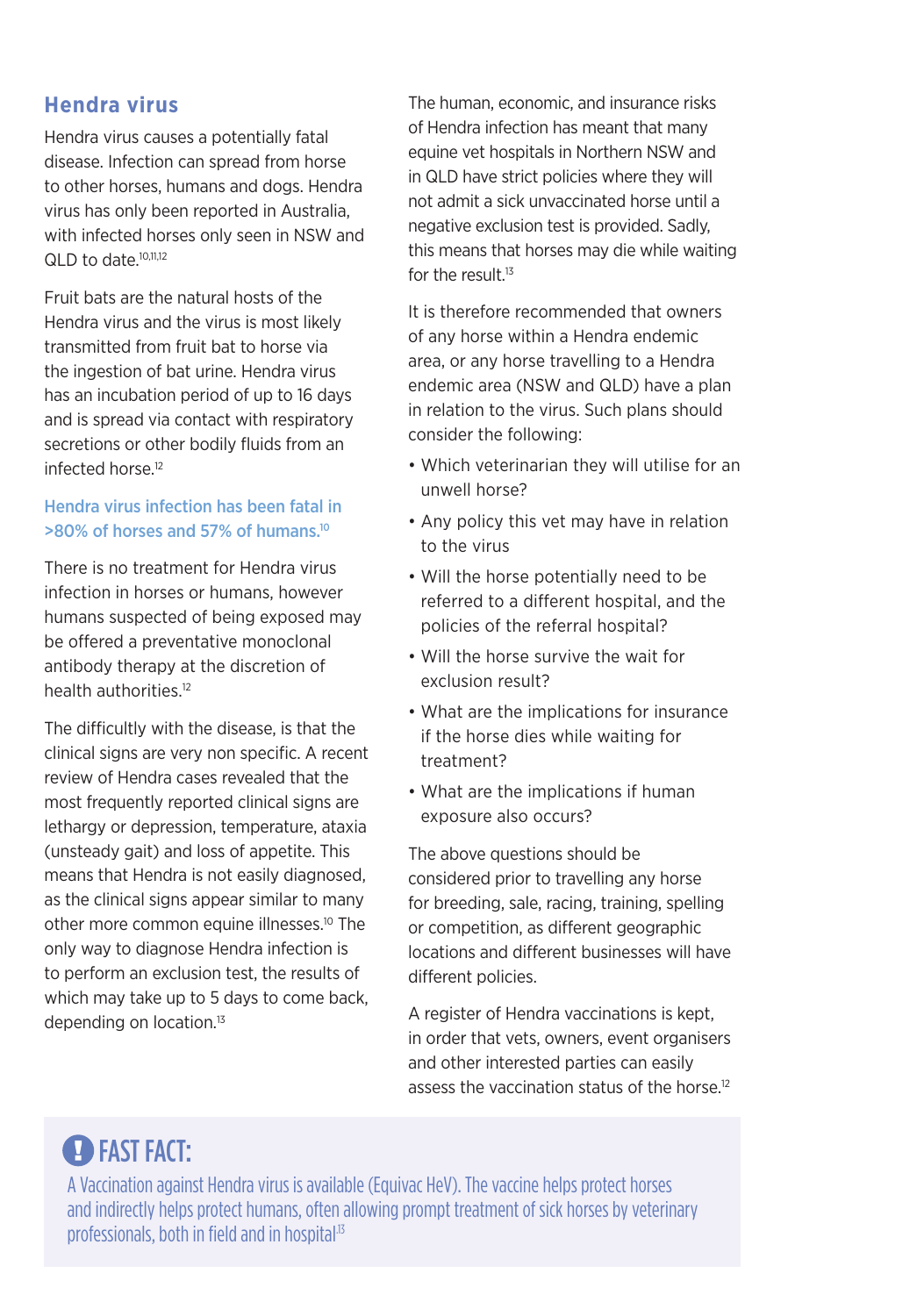# HENDRA. WHAT'S YOUR PLAN?

Vaccination recommendations for Hendra virus:<sup>14</sup>

Hendra virus vaccine: Equivac® HeV

#### Primary course:

2 doses 3-6 weeks apart commencing at 4 months\* of age or older followed by a booster 6 months later.

#### All horses\*\*:

Boosters annually

\*Foals: Born to vaccinated mares should commence at 6 months of age or older

\*\*Pregnant mares: Should not be vaccinated in the first 45 days or the last 2 weeks of gestation.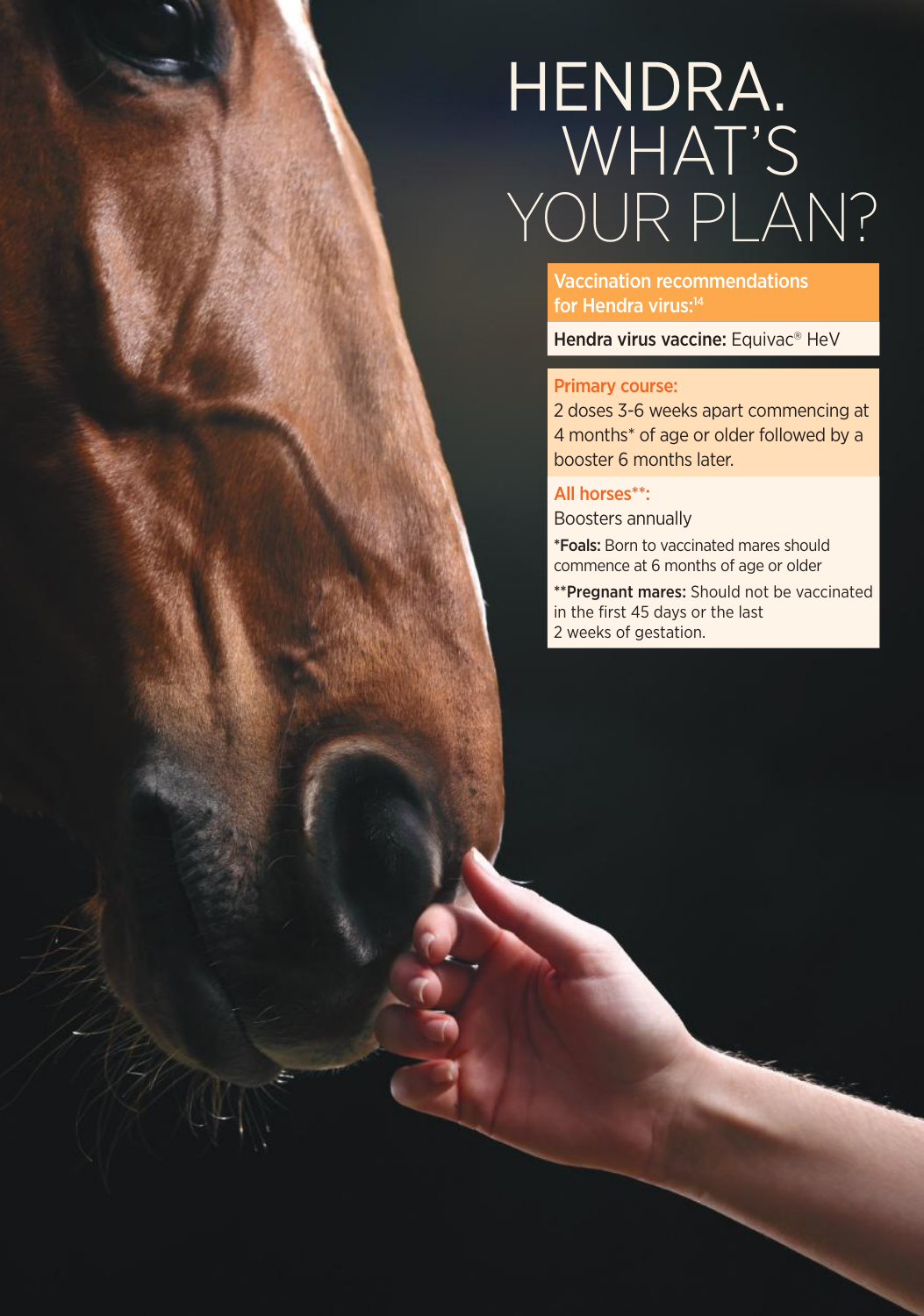# STOP DEADLY INFECTIONS BEFORE THEY START FAST FACTOR CONTROLLER

Vaccination recommendations for rotavirus and salmonella:17,18

Rotavirus vaccine: Duvaxyn R Salmonella vaccine: Equivac EST

#### Primary courses:

Duvaxyn R: dose during pregnancy at 8, 9, and 10 months of gestation

Equivac EST: 2 doses a month apart from 4 months of age. a 3rd dose 6 months later if vaccination commences under 12 months of age.

Adult horses: Equivac EST: Annual boosters\*

Pregnant mares: Duvaxyn R: Booster at 10 months of gestation

Equivac EST: Booster 6 weeks before foaling

\*Equivac EST is contraindicated for stallions and horses in training.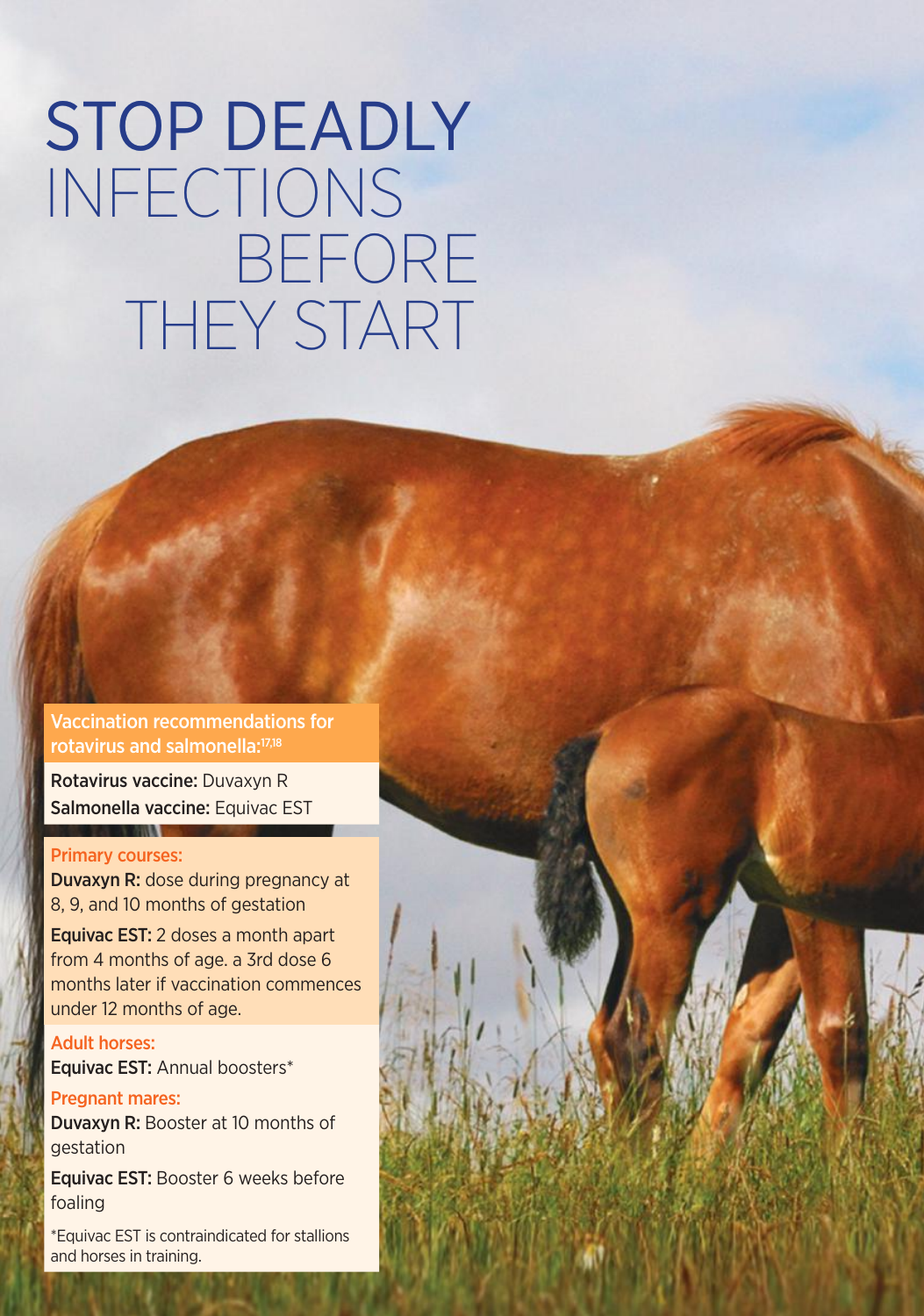# **EXAMPLE FACT:**

Salmonella can be transferred to humans, so people handling sick horses should be careful to apply strict biosecurity practices.



## **Salmonella**

Salmonella is a bacterium that can cause severe diarrhoea in foals and adult horses.<sup>15</sup>

The most obvious sign of infection is debilitating diarrhoea, which can lead to dehydration. For young foals, salmonella can be deadly as it can cause septicemia, a bacterial blood infection that can spread to multiple organs throughout the body.15

Salmonella may be contracted from environmental sources, and is easily spread between horses, either via horse to horse contact or via people or contaminated equipment.15

## **Rotavirus**

Rotavirus is a major cause of foal diarrhoea Young foals are highly susceptible to infection with rotavirus and develop a watery diarrhoea which can lead to severe dehydration and occasionally death.16

Vaccination of pregnant mares has been shown to decrease the incidence and severity of foal diarrhoea cases on farms.<sup>16</sup>

Implementation of a rotavirus vaccination program makes an important contribution to effectively managing diarrhoea in foals.<sup>16</sup>

Strict biosecurity and good management and handling practices can reduce the incidence of foal gastrointestinal upsets, and any mare owner considering breeding should implement both a vaccination and management protocol with the assistance of their veterinarian or stud farm <sup>16</sup>

It is recommended that any mare moving into a high risk situation (high numbers of horses, transient horse populations) should be vaccinated to provide optimal protection to the foal during its first months of life.<sup>16</sup>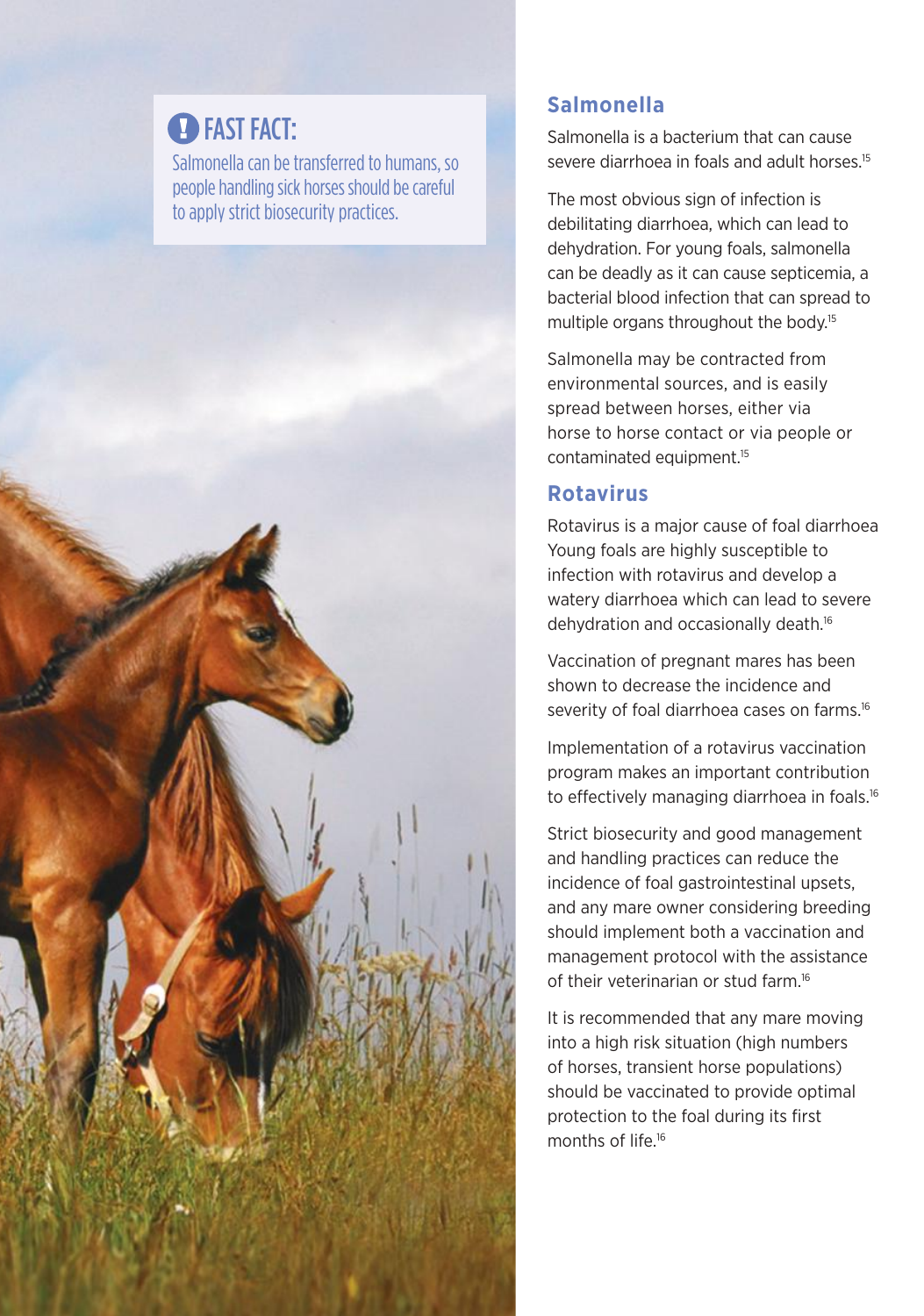# Strategic Worming – more than just treatment

# OF STANDAGE

## **How you can effectively manage parasites**

Breaking the lifecycle of the parasites reduces the amount of worm challenge horses face. Essential to this is reducing the number of worms on the pasture where horses graze, keeping the reinfection challenge to a minimum.

In turn, managing the pasture can also reduce reliance on wormers, reducing progression to resistance.

## **Principles of pasture management**

#### Remove faeces from pasture

• Removing faeces twice weekly from pasture takes worms out of circulation and lowers the risk of re-ingestion

### Graze the pasture with cattle or sheep

- Most worms are 'host-specific' they don't survive in other species
- Cross grazing with sheep and cattle where possible can reduce pasture burden

### Rest the pasture

- Rest the pasture for at least three months, preferably when really cold or really hot and dry
- Sunlight and hard frost will help to break the cycle by killing eggs and larvae

### Don't over-stock paddocks

• Over-stocking forces horses to graze closer to where they defaecate, increasing the chance of re-ingesting parasites

# ..<br>Ti test **Faecal egg count (FEC)**

A Faecal Egg Count gives an indication of adult parasites in your horse by measuring the number of worm eggs in a dung sample. This test can detect the presence of egg laying adult stages of small and large strongyles, as well as ascarids. FECs are normally reported as eggs per gram (epg)

## **What is this test useful for?**

- To indicate the presence of an adult parasite burden in your horse
- $\checkmark$  To tailor worming treatments by targeting horses with higher eggs counts (>200 epg)
- $\checkmark$  To check that a worming program is working. A test can be made before and after treatment. If the egg count is not significantly reduced, it may indicate resistance to the type of wormer used

## $\times \vec{p}$  PLAN **Creating a deworming plan**

Effective parasite management involves the creation of individual deworming plans tailored to your particular needs. This has many benefits, including:

- Potentially slowing the development of resistance
- Less time and resources spent on chemical deworming
- Allows development of customised health care plans for each horse on the property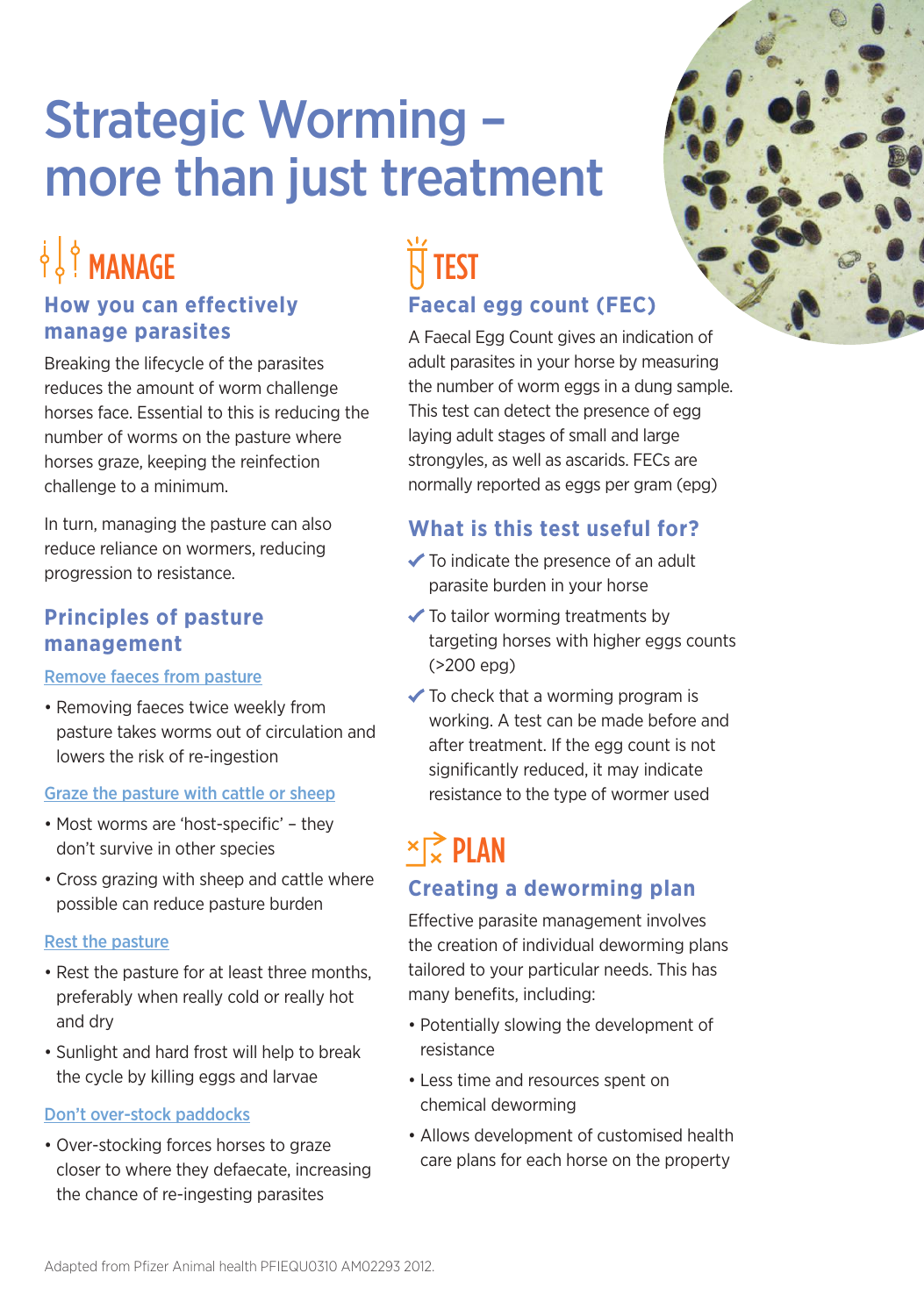### **Plans can include:**

- $\sqrt{\frac{1}{100}}$  When to worm horses which active to use – how often to worm
- Which horses NOT to worm
- When to run FECs and on which horses

# TREAT

### **The importance of strategic worming**

- $\checkmark$  Strategic worming tells us which horses to worm and when. Veterinarians suggest the following:
- Worm horses with higher egg counts more often than horses with low egg counts
- ◆ Do not aim to eradicate all worms
- $\checkmark$  Worm as infrequently as possible, but use the most effective wormer when you do
- Use Moxidectin to kill encysted small strongyles in autumn and spring
- ◆ Worm young horses as necessary with the actives that work against their particular burden (for example, ascarids)
- Perform FECs on each horse at least once a year
- Ensure you measure the correct weight of your horse in order to dose correctly
- ◆ Quarantine new arrivals and perform a FEC before treatment with your usual wormer and 14 days after treatment to ensure the wormer is effective in that horse

# WHY YOU CAN COUNT ON EQUEST® PLUS TAPE<sup>19</sup>

Equest Plus Tape protects against a broad range of worm species, with particular potency against small strongyles, the most important parasites in the modern adult horse.

### **Effective**

- Only wormer to kill "hidden" (encysted)strongyles in a single dose
- Effective against worms known to cause colic

### **Longer-lasting protection**

- ◆ Only wormer to provide up to 16 weeks protection
- Less labour intensive. Fewer treatments required.
- Cost effective

### **Easy to use**

- Gel formulation liquefies on tongue. Low volume, narrow barrel syringe
- $\checkmark$  Easy administration

### **Safe**

- Can be used in pregnant mares and foals from 4 weeks
- $\blacktriangleright$  A reassuring worming solution

1. NSW DPI primefact 495 Horse Health Vaccination against tetanus and strangles June 2007. 2. American Association Equine Practitioners Vaccination Guidelines for tetanus 2012. 3. Pfizer Animal Health Equine Infectious Diseases Advisory Board Vaccination Guidelines 2012. 4. https://thehorse.com/125253/strangles-management-and-prevention/5. Boyle et al. ACVIM Consensus Statement Streptococcus equi Infections in Horses: Guidelines for Treatment, Control, and Prevention of Strangles; *Journal of Veterinary Internal Medicine 2018*. 6. American Association Equine Practitioners Vaccination Guidelines for strangles 2012. 7. American Association Equine Practitioners Infectious Disease Guidelines: Equine herpes virus 1 and 4 and related diseases 2017. 8. American Association Equine Practitioners Vaccination Guidelines for Equine herpesvirus rhinopneumonitis 2012. 9. https://hunter.lls.nsw.gov.au/resource-hub/media-releases/ equine-herpes-virus-alert-for-hunter-horse-owners. **10.** Zoetis Technical Brief: Hendra Virus: The Diversity of Clinical Signs June 2018. 11. Middleton et al. Experimental Hendra virus infection of dogs: virus replication, shedding and potential for transmission, *Australian Veterinary Journal*, 95;1-2:10-18. 12. https://www.vetvoice.com.au/ec/diseases/hendra-virus/. 13. R. L'Estrange pers comm. 14. Equivac HeV product label. 15. American Association Equine Practitioners Infectious Disease Guidelines: Salmonellosis Revised 2017. 16. American Association Equine Practitioners Infectious Disease Guidelines: Rotavirus 2019. 17. Duvaxyn R product label. 18. Equivac EST product label 19. Equest Plus Tape product label.